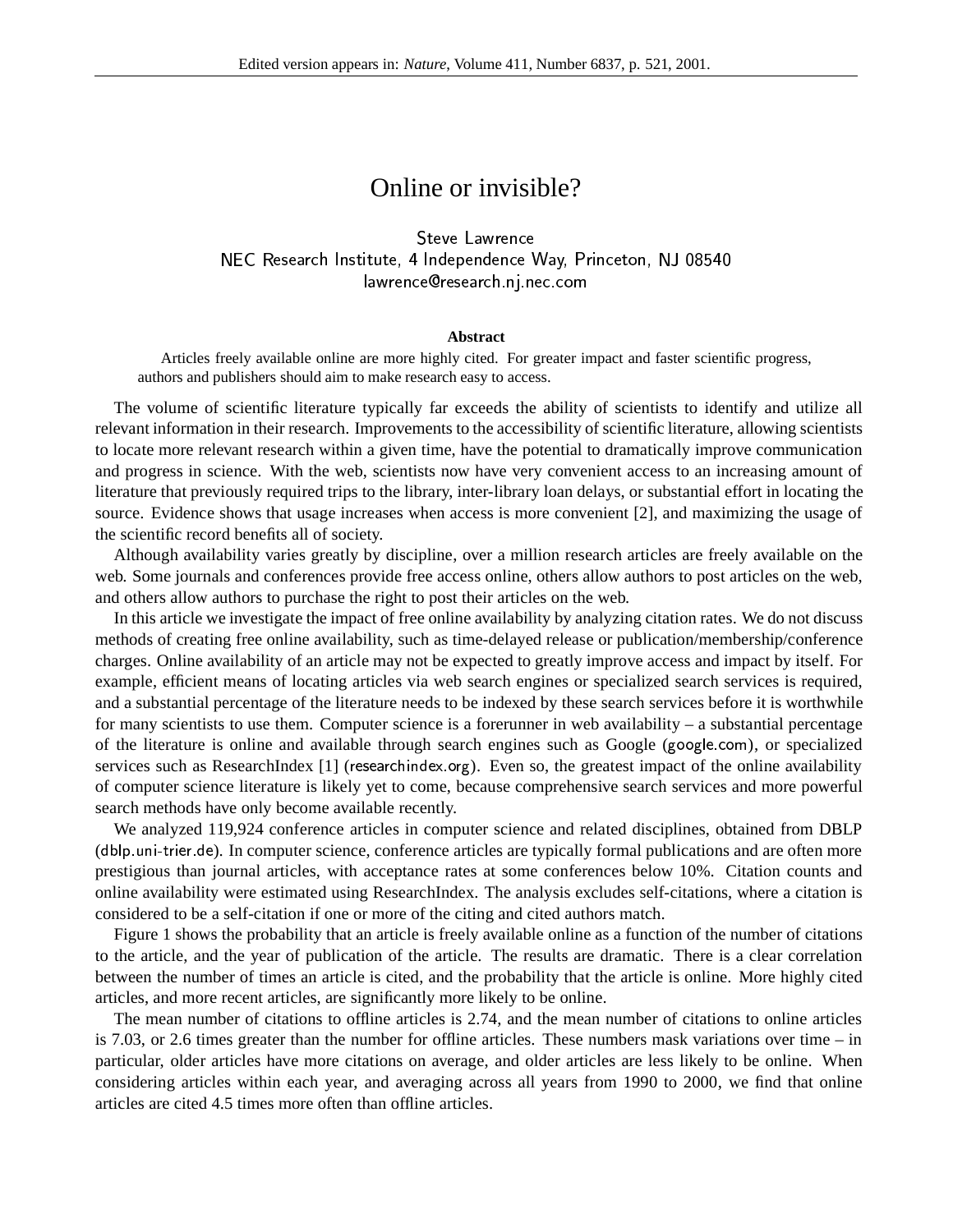

Figure 1. Analysis of 119,924 conference articles in computer science and related disciplines. More highly cited articles, and more recent articles, are substantially more likely to be freely available on the web. The actual percentage of articles available online is greater due to limitations in the extraction of article information from online documents, and limitations in locating articles on the web. Only points with greater than 100 articles are computed.



Figure 2. Analysis of citation rates within publication venues. The graph shows the distribution of the percentage increase for the average number of citations to online articles compared to offline articles. The analysis covers 1,494 publication venues containing at least 5 online and 5 offline articles. For 90% of venues, online articles are more highly cited on average. On average there are 336% more citations to online articles compared to offline articles published in the same venue [the first, second (median), and third quartiles of the distribution are 58%, 158%, and 361%].

We also analyzed differences within each publication venue, where multiple years for the same conference are considered as separate venues. We computed the percentage increase in the average number of citations to online articles compared to offline articles. When offline articles were more highly cited, we used the negative of the percentage increase for offline articles. For example, if the average number of citations for offline articles is 2, and the average for online articles is 4, the percentage increase would be 100%. For the opposite situation, the percentage increase would be -100%. Figure 2 shows the results. Averaging the percentage increase across 1,494 venues containing at least five offline and five online articles results in an average of 336% more citations to online articles compared to offline articles published in the same venue [the first, second (median), and third quartiles of the distribution are 58%, 158%, and 361%].

The preceding data does not allow us to make conclusions as to the cause of the correlation between high